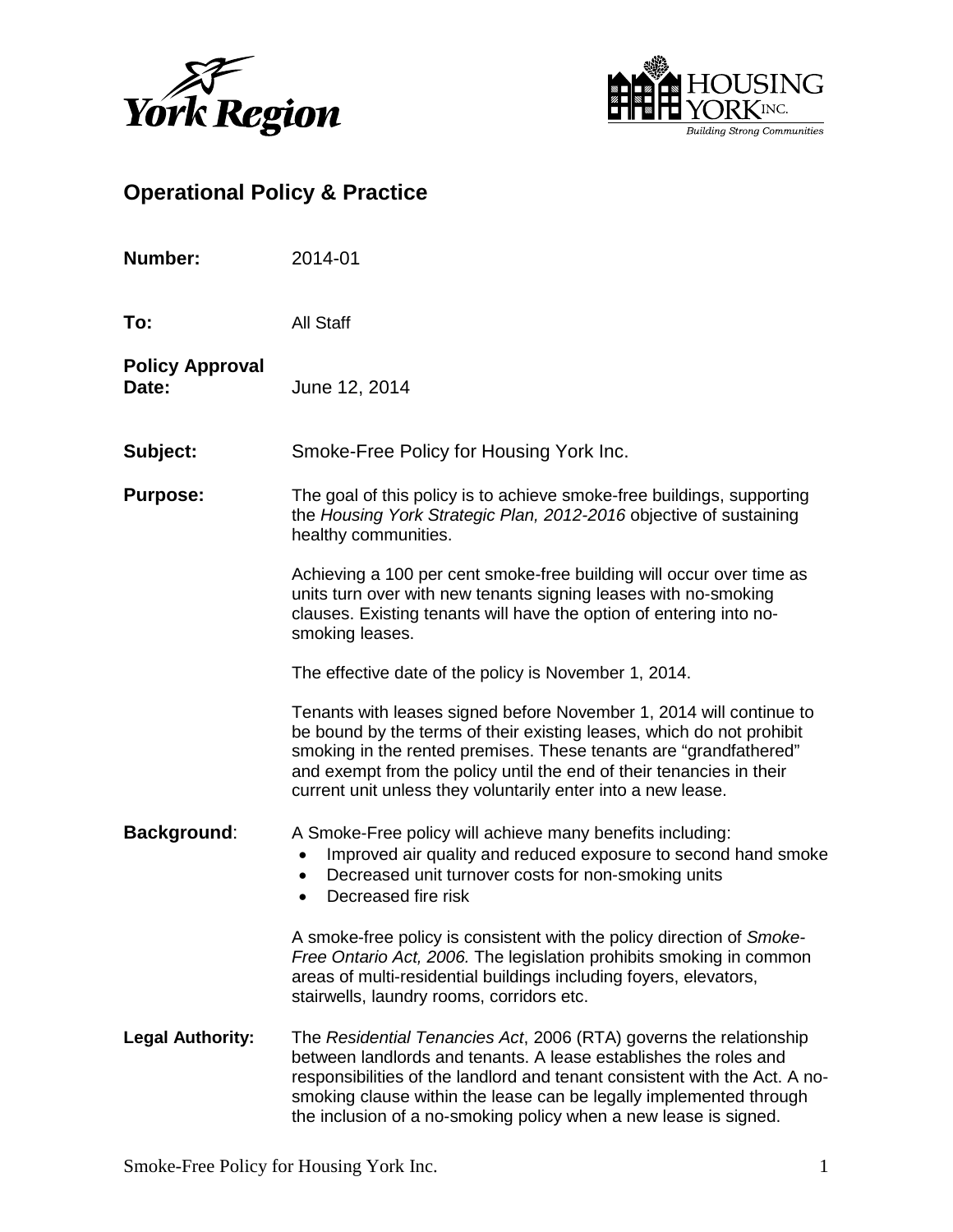



### **Procedure: Definition of Smoking**

Inhaling, exhaling, breathing, burning or carrying a lit or burning cigarette, cigar, tobacco or other similar product whose use generates smoke.

## **Existing Tenants**

Existing tenants who have signed leases prior to November 1, 2014, including occupants, guests, visitors, and business invitees will continue to comply with the terms of their existing lease, which permits smoking within their rental unit. This includes areas such as apartment patios and/or balconies. In townhouse units, this includes front yards and back yards.

In outdoor common areas, tenants are permitted to smoke a minimum of five metres (16 feet) or more away from windows, doors, and vents.

Existing tenants will have the option of signing new leases containing no smoking clauses.

#### **New Tenants**

Leases entered into on or after November 1, 2014, will not permit smoking in the rental unit. This means that smoking will not be permitted on apartment balconies and/or patios. For tenants in townhouse units, smoking is prohibited in front and back yards. The policy applies to all household occupants, guests, visitors, and business invitees.

In outdoor common areas, tenants are permitted to smoke a minimum of five metres (16 feet) or more away from windows, doors, or vents.

#### **Transferred Tenants**

Tenants with leases prior to November 1, 2014 and who are transferred to another unit for eligibility and/or other legislative reasons (e.g. overhoused), will continue to maintain their "grandfathered" status in their new unit until the end of their tenancy.

Any existing tenant requesting an internal transfer after November 1, 2014 will not retain their "grandfathered" status to smoke in their new unit.